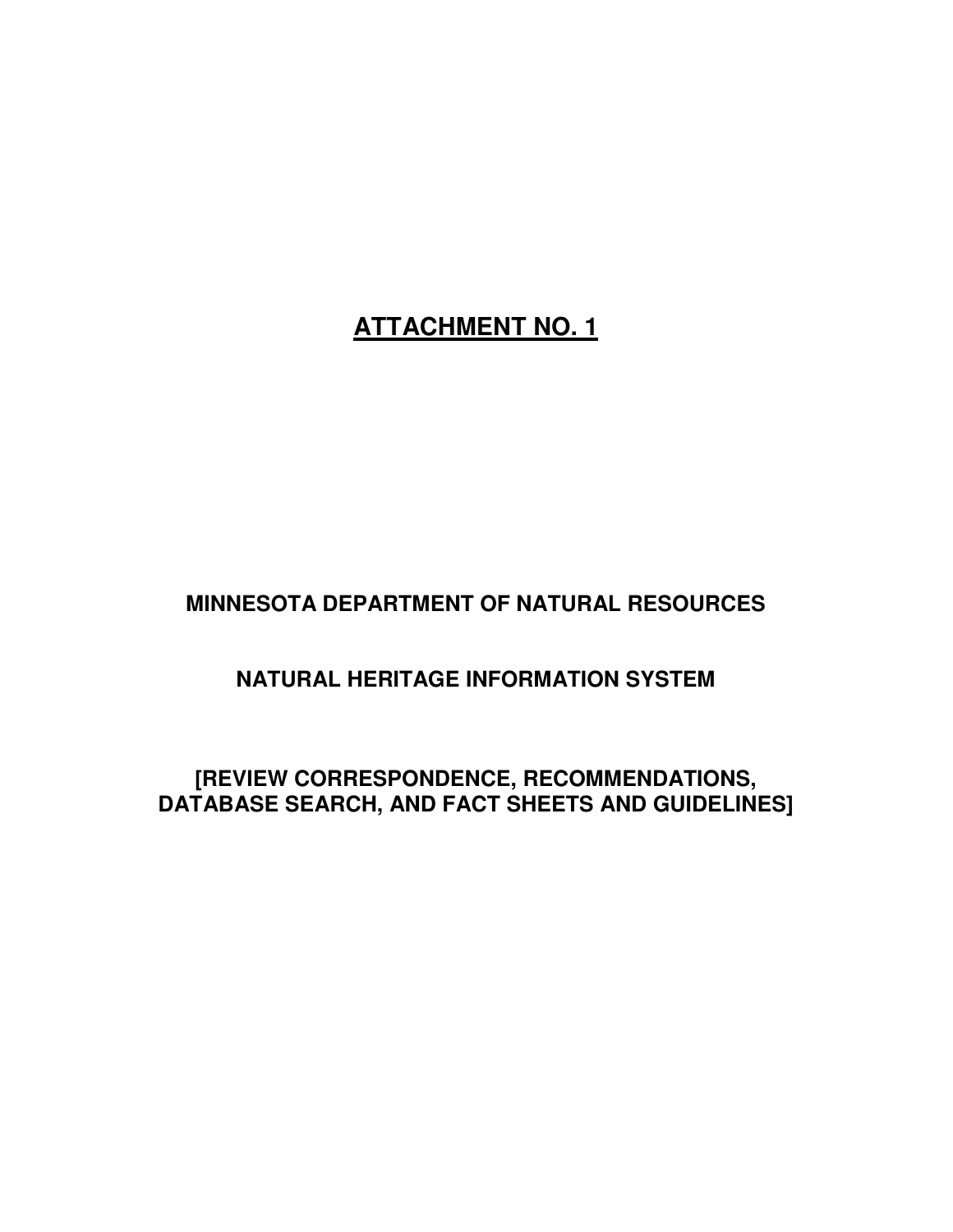

### Minnesota Department of Natural Resources

Division of Ecological Resources, Box 25

500 Lafayette Road St. Paul, Minnesota 55155-4025

Phone: (651) 259-5109 Fax: (651) 296-1811 E-mail: lisa.joyal@dnr.state.mn.us

December 4, 2009 **Correspondence # ERDB 20100249** 

Tara Wetzel Milestone Materials 920 10th Avenue North Onalaska, WI 54650

RE: Natural Heritage information in the vicinity of the proposed Milestone Materials North Quarry, T107N R14W Section 11, Olmsted County

Dear Ms. Wetzel,

As requested, the Minnesota Natural Heritage Information System has been queried to determine if any rare species or other significant natural features are known to occur within an approximate one-mile radius of the proposed project. Based on this query, several rare features have been documented within the search area (for details, see the enclosed database reports; please visit the Rare Species Guide at http://www.dnr.state.mn.us/rsg/index.html for more information on the biology, habitat use, and conservation measures of these rare species). Please note that the following **rare features** *may* **be impacted** by the proposed project:

- Timber rattlesnakes (*Crotalus horridus*), a state-listed threatened species, have been documented in the vicinity the proposed project. Please remember that state law and rules prohibit the destruction of threatened or endangered species, except under certain prescribed conditions. As such, crews working in the area should be advised that if they encounter any snakes, the snakes should not be disturbed.
- Blanding's turtles (*Emydoidea blandingii*), a state-listed threatened species, have been reported from the vicinity of the proposed project. Although we have no records from directly within the project site, turtles may use the site if it contains suitable habitat. Blanding's turtles use upland areas up to and over a mile distant from wetlands, as well as wetlands. Uplands are used for nesting, basking, periods of dormancy, and traveling between wetlands. Because of the tendency to travel long distances over land, Blanding's turtles regularly travel across roads and are therefore susceptible to collisions with vehicles. Any added mortality can have a large impact to populations of Blanding's turtles, as these turtles have a low reproduction rate that depends upon a high survival rate to maintain population levels. Other factors believed to contribute to the decline of this species include wetland drainage and degradation, and the development of upland habitat.

For your information, I have attached a Blanding's turtle fact sheet that describes the habitat use and life history of this species. The fact sheet also provides two lists of recommendations for avoiding and minimizing impacts to this rare turtle. **Please refer to the first list of recommendations for your project.** If greater protection for turtles is desired, the second list of additional recommendations can also be implemented. The attached flyer should be given to all contractors working in the area.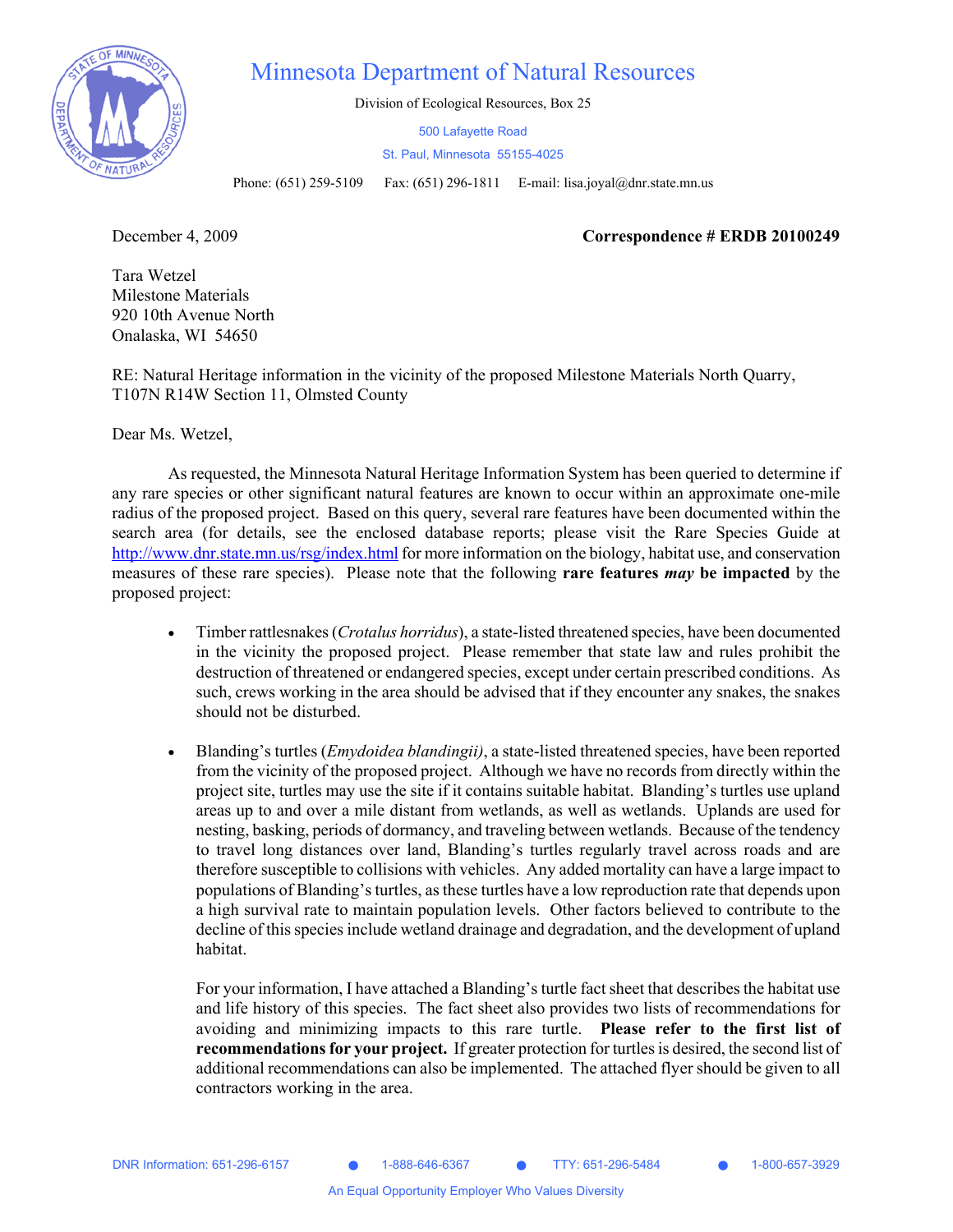If Blanding's turtles are encountered on site, please remember that state law and rules prohibit the destruction of threatened or endangered species, except under certain prescribed conditions. If turtles are in imminent danger they should be moved by hand out of harms way, otherwise they should be left undisturbed.

• The above information, along with any proposed avoidance or mitigation measures, should be addressed in Item 11b of the project EAW.

The Natural Heritage Information System (NHIS), a collection of databases that contains information about Minnesota's rare natural features, is maintained by the Division of Ecological Resources, Department of Natural Resources. The NHIS is continually updated as new information becomes available, and is the most complete source of data on Minnesota's rare or otherwise significant species, native plant communities, and other natural features. However, the NHIS is not an exhaustive inventory and thus does not represent all of the occurrences of rare features within the state. Therefore, ecologically significant features for which we have no records may exist within the project area.

The enclosed results include an Index Report and a Detailed Report of records in the Rare Features Database, the main database of the NHIS. To control the release of specific location information, which might result in the destruction of a rare feature, both reports are copyrighted.

The Index Report provides rare feature locations only to the nearest section, and may be reprinted, unaltered, in an environmental review document (e.g., EAW or EIS), municipal natural resource plan, or report compiled by your company for the project listed above. If you wish to reproduce the index report for any other purpose, please contact me to request written permission. **The Detailed Report is for your personal use only as it may include specific location information that is considered nonpublic data under** *Minnesota Statutes***, section 84.0872, subd. 2. If you wish to reprint or publish the Detailed Report for any purpose, please contact me to request written permission.** 

This letter does not constitute review or approval by the Department of Natural Resources as a whole. Instead, it identifies issues regarding known occurrences of rare features and potential effects to these rare features. Additional rare features for which we have no data may be present in the project area, or there may be other natural resource concerns associated with the proposed project. For these concerns, please contact your DNR Regional Environmental Assessment Ecologist, Melissa Doperalski at 651-259-5738. Please be aware that additional site assessments or review may be required.

Thank you for consulting us on this matter, and for your interest in preserving Minnesota's rare natural resources. An invoice will be mailed to you under separate cover.

Sincerely,

 Lisa Joyal Endangered Species Environmental Review Coordinator

enc. Rare Features Database: Index Report Rare Features Database: Detail Report Rare Features Database Reports: An Explanation of Fields Fact sheets: Blanding's Turtle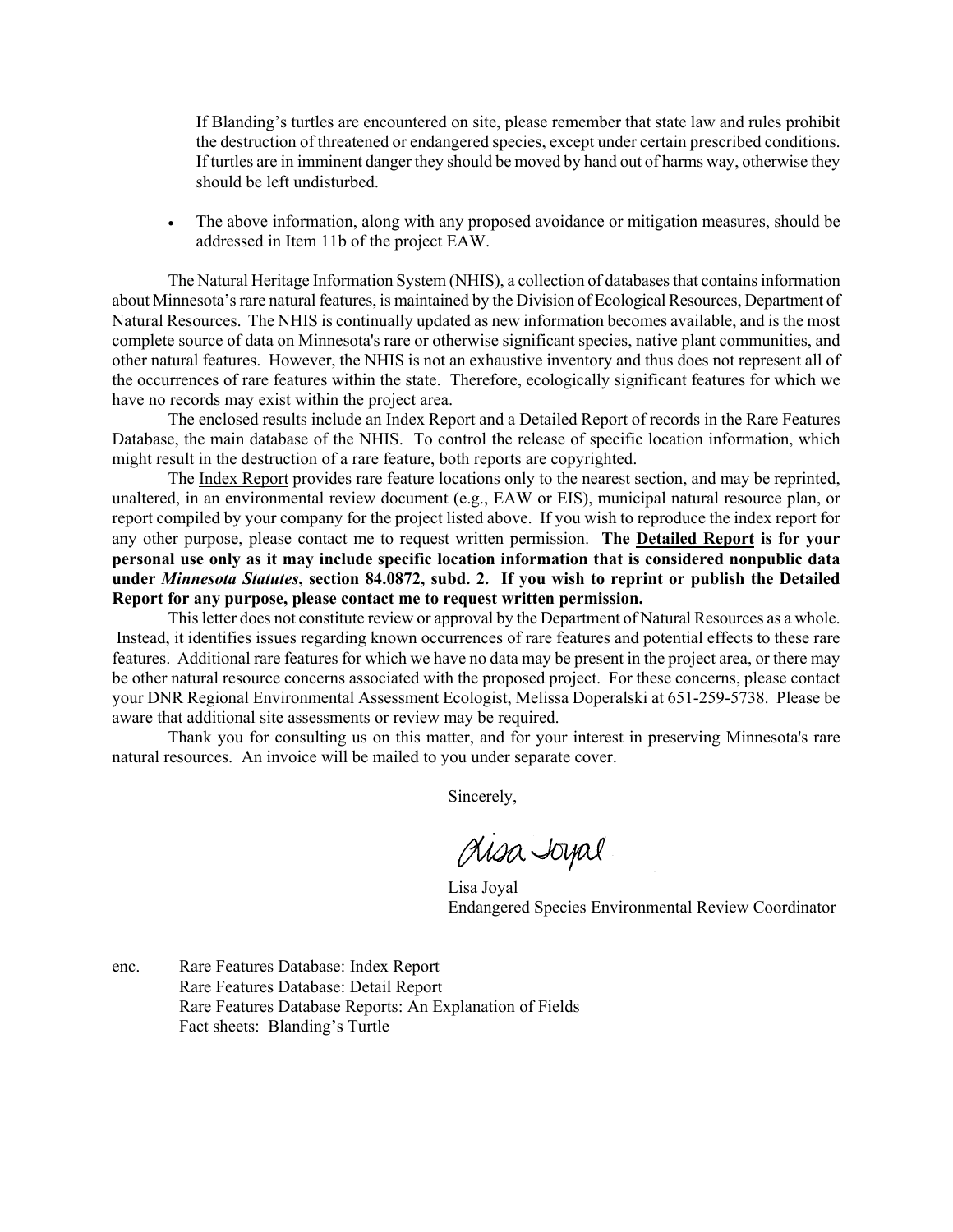| <b>Rare Features Database:</b>                                                                                                                                     |                          |                     | <b>State</b>   | Global         | <b>Last Observed</b> |       |
|--------------------------------------------------------------------------------------------------------------------------------------------------------------------|--------------------------|---------------------|----------------|----------------|----------------------|-------|
| <b>Element Name and Occurrence Number</b>                                                                                                                          | Federal<br><b>Status</b> | MN<br><b>Status</b> | Rank           | Rank           | Date                 | EOID# |
| <b>Vertebrate Animal</b>                                                                                                                                           |                          |                     |                |                |                      |       |
| Crotalus horridus (Timber Rattlesnake) #48<br>T107N R14W S10; Olmsted County                                                                                       |                          | <b>THR</b>          | S <sub>2</sub> | G4             | 1990-SU              | 13713 |
| Crotalus horridus (Timber Rattlesnake) #188<br>T102N R09W S5, T103N R13W S29, T106N R14W S24, T102N R10W S2, T []; Dodge, Fillmore,<br>Goodhue, Houston, [] County |                          | <b>THR</b>          | S <sub>2</sub> | G4             | 1958-05-16           | 34865 |
| Elaphe vulpina (Western Fox Snake) $#36$<br>T108N R14W S22, T107N R14W S2; Olmsted County                                                                          |                          | <b>NON</b>          | S <sub>4</sub> | G <sub>5</sub> | 2008-05-08           | 8172  |
| Emydoidea blandingii (Blanding's Turtle) #95<br>T107N R15W S1, T108N R15W S36, T108N R15W S26, T108N R15W S35, T []; Olmsted County                                |                          | <b>THR</b>          | S <sub>2</sub> | G <sub>4</sub> | 2008-06-11           | 1737  |
| Emydoidea blandingii (Blanding's Turtle) #1015<br>T107N R14W S11, T107N R14W S15, T107N R14W S14, T107N R14W S10; Olmsted County                                   |                          | <b>THR</b>          | S <sub>2</sub> | G4             | 2002-06              | 30016 |
| Lampetra appendix (American Brook Lamprey) #13<br>T107N R14W S12, T107N R14W S11; Olmsted County                                                                   |                          | <b>NON</b>          | S <sub>4</sub> | G4             | 1987-07-21           | 16148 |
| <b>Invertebrate Animal</b>                                                                                                                                         |                          |                     |                |                |                      |       |
| Alasmidonta marginata (Elktoe) #48<br>T107N R14W S14; Olmsted County                                                                                               |                          | <b>THR</b>          | S <sub>2</sub> | G4             | 1988-07-19           | 24955 |
| <b>Animal Assemblage</b>                                                                                                                                           |                          |                     |                |                |                      |       |
| Freshwater Mussel Concentration Area (Mussel Sampling Site) #37<br>T107N R14W S14, T107N R14W S23; Olmsted County                                                  |                          | N/A                 | <b>SNR</b>     | G <sub>3</sub> | 1988-07-22           | 13348 |

Records Printed = 8 Minnesota's endangered species law (Minnesota Statutes, section 84.0895) and associated rules (Minnesota Rules, part 6212.1800 to 6212.2300 and 6134) prohibit the taking of threatened or endangered species without a permit. For plants, taking includes digging or destroying. For animals, taking includes pursuing, capturing, or killing.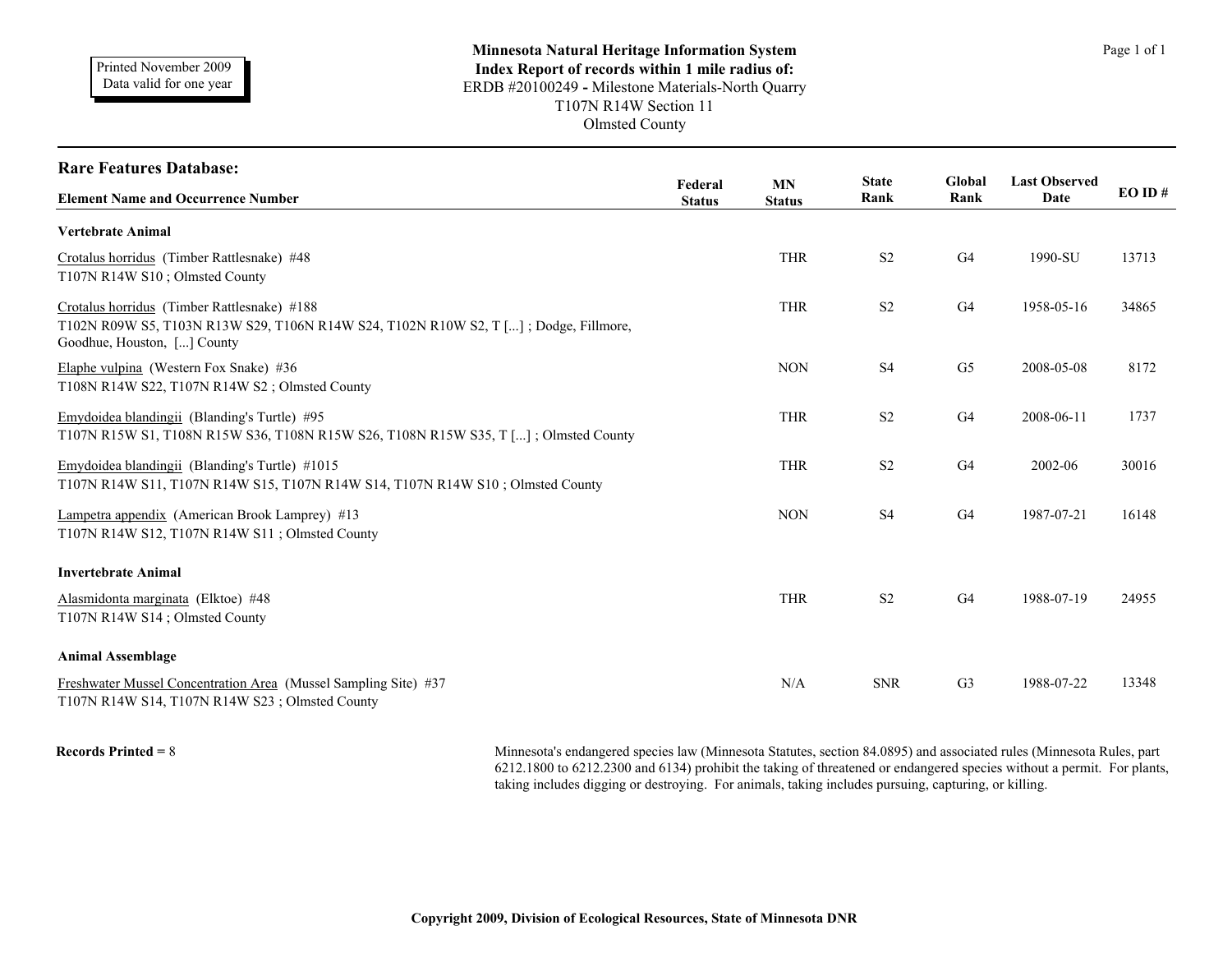#### Endangered, Threatened, and Special Concern Species of Minnesota

# Blanding's Turtle (*Emydoidea blandingii*)

| Minnesota Status: Threatened |      | State $Rank^1$ :                | <b>S2</b> |
|------------------------------|------|---------------------------------|-----------|
| Federal Status:              | none | Global Rank <sup>1</sup> : $G4$ |           |

#### **HABITAT USE**

Blanding's turtles need both wetland and upland habitats to complete their life cycle. The types of wetlands used include ponds, marshes, shrub swamps, bogs, and ditches and streams with slow-moving water. In Minnesota, Blanding's turtles are primarily marsh and pond inhabitants. Calm, shallow water bodies (Type 1-3 wetlands) with mud bottoms and abundant aquatic vegetation (e.g., cattails, water lilies) are preferred, and extensive marshes bordering rivers provide excellent habitat. Small temporary wetlands (those that dry up in the late summer or fall) are frequently used in spring and summer -- these fishless pools are amphibian and invertebrate breeding habitat, which provides an important food source for Blanding's turtles. Also, the warmer water of these shallower areas probably aids in the development of eggs within the female turtle. Nesting occurs in open (grassy or brushy) sandy uplands, often some distance from water bodies. Frequently, nesting occurs in traditional nesting grounds on undeveloped land. Blanding's turtles have also been known to nest successfully on residential property (especially in low density housing situations), and to utilize disturbed areas such as farm fields, gardens, under power lines, and road shoulders (especially of dirt roads). Although Blanding's turtles may travel through woodlots during their seasonal movements, shady areas (including forests and lawns with shade trees) are not used for nesting. Wetlands with deeper water are needed in times of drought, and during the winter. Blanding's turtles overwinter in the muddy bottoms of deeper marshes and ponds, or other water bodies where they are protected from freezing.

#### **LIFE HISTORY**

Individuals emerge from overwintering and begin basking in late March or early April on warm, sunny days. The increase in body temperature which occurs during basking is necessary for egg development within the female turtle. Nesting in Minnesota typically occurs during June, and females are most active in late afternoon and at dusk. Nesting can occur as much as a mile from wetlands. The nest is dug by the female in an open sandy area and 6-15 eggs are laid. The female turtle returns to the marsh within 24 hours of laying eggs. After a development period of approximately two months, hatchlings leave the nest from mid-August through early-October. Nesting females and hatchlings are often at risk of being killed while crossing roads between wetlands and nesting areas. In addition to movements associated with nesting, all ages and both sexes move between wetlands from April through November. These movements peak in June and July and again in September and October as turtles move to and from overwintering sites. In late autumn (typically November), Blanding's turtles bury themselves in the substrate (the mud at the bottom) of deeper wetlands to overwinter.

#### **IMPACTS / THREATS / CAUSES OF DECLINE**

- loss of wetland habitat through drainage or flooding (converting wetlands into ponds or lakes)
- loss of upland habitat through development or conversion to agriculture
- human disturbance, including collection for the pet trade<sup>\*</sup> and road kills during seasonal movements
- increase in predator populations (skunks, raccoons, etc.) which prey on nests and young

\*It is illegal to possess this threatened species.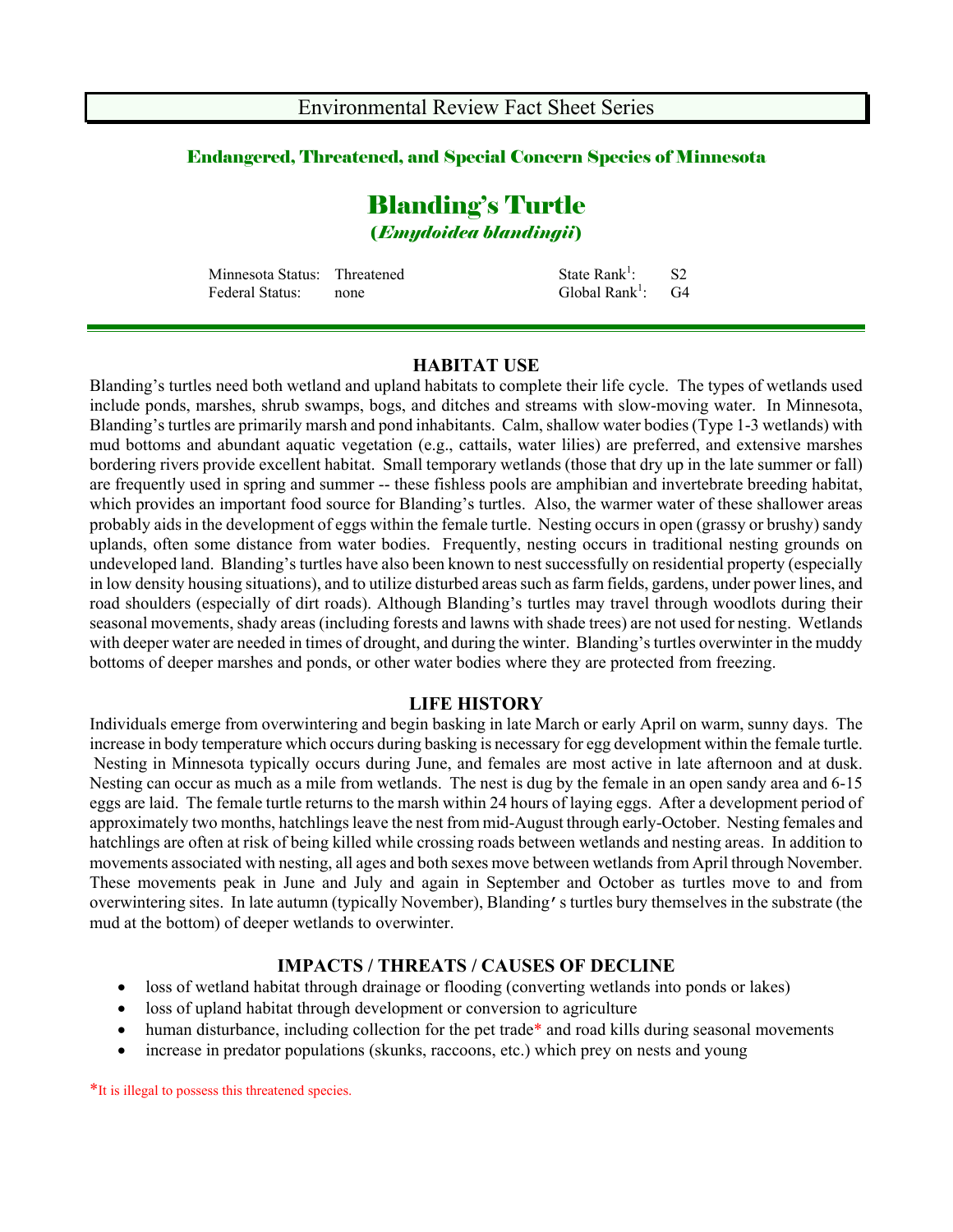#### **RECOMMENDATIONS FOR AVOIDING AND MINIMIZING IMPACTS**

These recommendations apply to typical construction projects and general land use within Blanding's turtle habitat, and are provided to help local governments, developers, contractors, and homeowners minimize or avoid detrimental impacts to Blanding's turtle populations. **List 1** describes minimum measures which we recommend to prevent harm to Blanding's turtles during construction or other work within Blanding's turtle habitat. **List 2** contains recommendations which offer even greater protection for Blanding's turtles populations; this list should be used *in addition to the first list* in areas which are known to be of state-wide importance to Blanding's turtles (contact the DNR's Natural Heritage and Nongame Research Program if you wish to determine if your project or home is in one of these areas), or in any other area where greater protection for Blanding's turtles is desired.

| List 1. Recommendations for all areas inhabited by<br><b>Blanding's turtles.</b>                                                                                                                                                                                                            | List 2. Additional recommendations for areas known to<br>be of state-wide importance to Blanding's turtles.                                                                                                                                                                                                                                              |  |  |  |  |
|---------------------------------------------------------------------------------------------------------------------------------------------------------------------------------------------------------------------------------------------------------------------------------------------|----------------------------------------------------------------------------------------------------------------------------------------------------------------------------------------------------------------------------------------------------------------------------------------------------------------------------------------------------------|--|--|--|--|
| <b>GENERAL</b>                                                                                                                                                                                                                                                                              |                                                                                                                                                                                                                                                                                                                                                          |  |  |  |  |
| A flyer with an illustration of a Blanding's turtle should be<br>given to all contractors working in the area. Homeowners<br>should also be informed of the presence of Blanding's<br>turtles in the area.                                                                                  | Turtle crossing signs can be installed adjacent to road-<br>crossing areas used by Blanding's turtles to increase public<br>awareness and reduce road kills.                                                                                                                                                                                             |  |  |  |  |
| Turtles which are in imminent danger should be moved, by<br>hand, out of harms way. Turtles which are not in<br>imminent danger should be left undisturbed.                                                                                                                                 | Workers in the area should be aware that Blanding's<br>turtles nest in June, generally after 4pm, and should be<br>advised to minimize disturbance if turtles are seen.                                                                                                                                                                                  |  |  |  |  |
| If a Blanding's turtle nests in your yard, do not disturb the<br>nest.                                                                                                                                                                                                                      | If you would like to provide more protection for a<br>Blanding's turtle nest on your property, see "Protecting<br>Blanding's Turtle Nests" on page 3 of this fact sheet.                                                                                                                                                                                 |  |  |  |  |
| Silt fencing should be set up to keep turtles out of<br>construction areas. It is critical that silt fencing be<br>removed after the area has been revegetated.                                                                                                                             | Construction in potential nesting areas should be limited to<br>the period between September 15 and June 1 (this is the<br>time when activity of adults and hatchlings in upland areas<br>is at a minimum).                                                                                                                                              |  |  |  |  |
| <b>WETLANDS</b>                                                                                                                                                                                                                                                                             |                                                                                                                                                                                                                                                                                                                                                          |  |  |  |  |
| Small, vegetated temporary wetlands (Types $2 \& 3$ ) should<br>not be dredged, deepened, filled, or converted to storm<br>water retention basins (these wetlands provide important<br>habitat during spring and summer).                                                                   | Shallow portions of wetlands should not be disturbed<br>during prime basking time (mid morning to mid-afternoon<br>in May and June). A wide buffer should be left along the<br>shore to minimize human activity near wetlands (basking<br>Blanding's turtles are more easily disturbed than other<br>turtle species).                                    |  |  |  |  |
| Wetlands should be protected from pollution; use of<br>fertilizers and pesticides should be avoided, and run-off<br>from lawns and streets should be controlled. Erosion<br>should be prevented to keep sediment from reaching<br>wetlands and lakes.                                       | Wetlands should be protected from road, lawn, and other<br>chemical run-off by a vegetated buffer strip at least 50'<br>wide. This area should be left unmowed and in a natural<br>condition.                                                                                                                                                            |  |  |  |  |
| <b>ROADS</b>                                                                                                                                                                                                                                                                                |                                                                                                                                                                                                                                                                                                                                                          |  |  |  |  |
| Roads should be kept to minimum standards on widths and<br>lanes (this reduces road kills by slowing traffic and<br>reducing the distance turtles need to cross).                                                                                                                           | Tunnels should be considered in areas with concentrations<br>of turtle crossings (more than 10 turtles per year per 100<br>meters of road), and in areas of lower density if the level<br>of road use would make a safe crossing impossible for<br>turtles. Contact your DNR Regional Nongame Specialist<br>for further information on wildlife tunnels. |  |  |  |  |
| Roads should be ditched, not curbed or below grade. If<br>curbs must be used, 4 inch high curbs at a 3:1 slope are<br>preferred (Blanding's turtles have great difficulty climbing<br>traditional curbs; curbs and below grade roads trap turtles<br>on the road and can cause road kills). | Roads should be ditched, not curbed or below grade.                                                                                                                                                                                                                                                                                                      |  |  |  |  |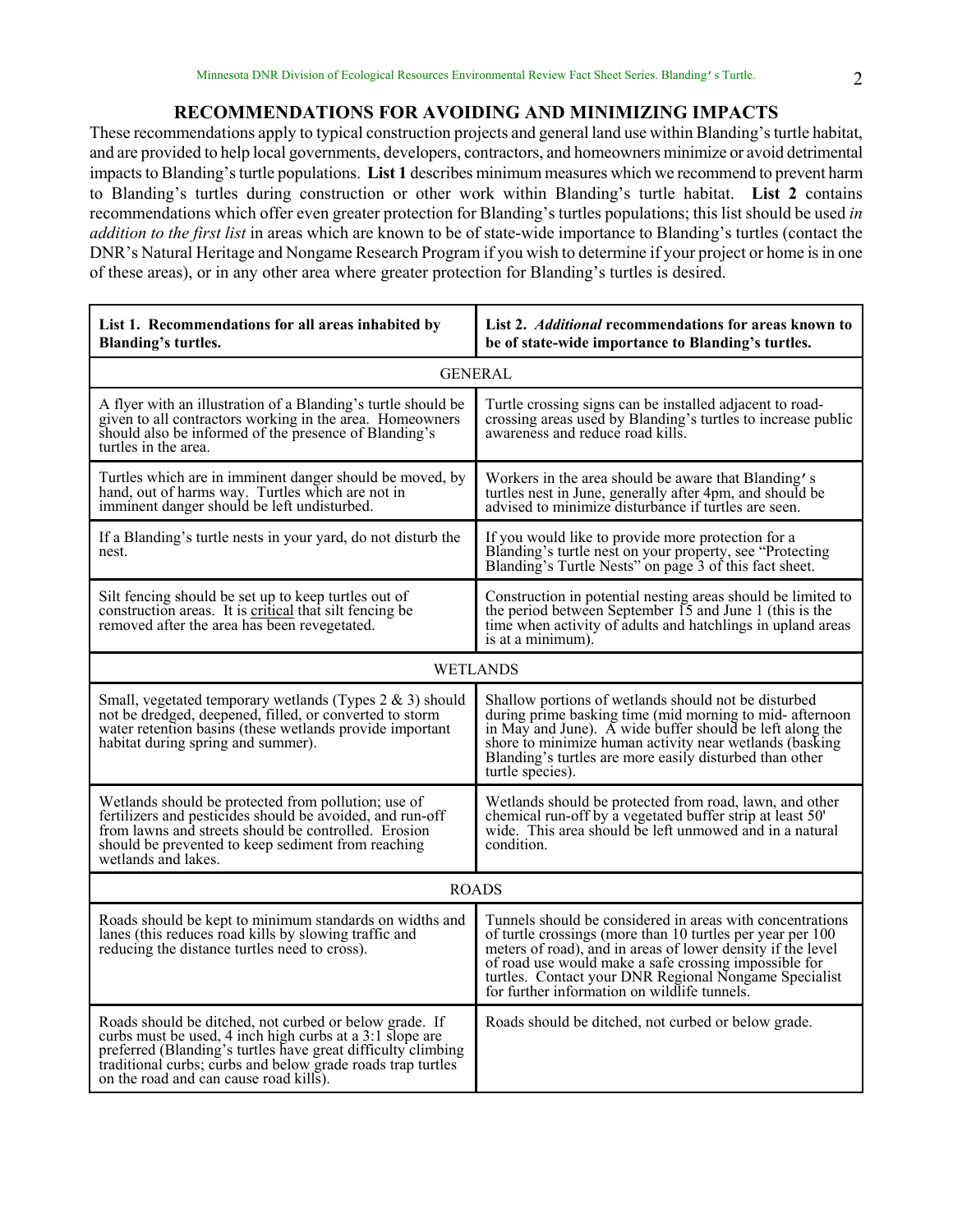| ROADS cont.                                                                                                                                                                                                                                                                               |                                                                                                                                                                                                                                                                                                                                                             |  |  |  |
|-------------------------------------------------------------------------------------------------------------------------------------------------------------------------------------------------------------------------------------------------------------------------------------------|-------------------------------------------------------------------------------------------------------------------------------------------------------------------------------------------------------------------------------------------------------------------------------------------------------------------------------------------------------------|--|--|--|
| Culverts between wetland areas, or between wetland areas<br>and nesting areas, should be 36 inches or greater in<br>diameter, and elliptical or flat-bottomed.                                                                                                                            | Road placement should avoid separating wetlands from<br>adjacent upland nesting sites, or these roads should be<br>fenced to prevent turtles from attempting to cross them<br>(contact your DNR Nongame Specialist for details).                                                                                                                            |  |  |  |
| Wetland crossings should be bridged, or include raised<br>roadways with culverts which are 36 in or greater in<br>diameter and flat-bottomed or elliptical (raised roadways<br>discourage turtles from leaving the wetland to bask on<br>roads).                                          | Road placement should avoid bisecting wetlands, or these<br>roads should be fenced to prevent turtles from attempting<br>to cross them (contact your DNR Nongame Specialist for<br>details). This is especially important for roads with more<br>than 2 lanes.                                                                                              |  |  |  |
| Culverts under roads crossing streams should be oversized<br>(at least twice as wide as the normal width of open water)<br>and flat-bottomed or elliptical.                                                                                                                               | Roads crossing streams should be bridged.                                                                                                                                                                                                                                                                                                                   |  |  |  |
| <b>UTILITIES</b>                                                                                                                                                                                                                                                                          |                                                                                                                                                                                                                                                                                                                                                             |  |  |  |
| Utility access and maintenance roads should be kept to a<br>minimum (this reduces road-kill potential).                                                                                                                                                                                   |                                                                                                                                                                                                                                                                                                                                                             |  |  |  |
| Because trenches can trap turtles, trenches should be<br>checked for turtles prior to being backfilled and the sites<br>should be returned to original grade.                                                                                                                             |                                                                                                                                                                                                                                                                                                                                                             |  |  |  |
| LANDSCAPING AND VEGETATION MANAGEMENT                                                                                                                                                                                                                                                     |                                                                                                                                                                                                                                                                                                                                                             |  |  |  |
| Terrain should be left with as much natural contour as<br>possible.                                                                                                                                                                                                                       | As much natural landscape as possible should be preserved<br>(installation of sod or wood chips, paving, and planting of<br>trees within nesting habitat can make that habitat unusable<br>to nesting Blanding's turtles).                                                                                                                                  |  |  |  |
| Graded areas should be revegetated with native grasses<br>and forbs (some non-natives form dense patches through<br>which it is difficult for turtles to travel).                                                                                                                         | Open space should include some areas at higher elevations<br>for nesting. These areas should be retained in native<br>vegetation, and should be connected to wetlands by a wide<br>corridor of native vegetation.                                                                                                                                           |  |  |  |
| Vegetation management in infrequently mowed areas --<br>such as in ditches, along utility access roads, and under<br>power lines -- should be done mechanically (chemicals<br>should not be used). Work should occur fall through<br>spring (after October $1st$ and before June $1st$ ). | Ditches and utility access roads should not be mowed or<br>managed through use of chemicals. If vegetation<br>management is required, it should be done mechanically,<br>as infrequently as possible, and fall through spring<br>(mowing can kill turtles present during mowing, and<br>makes it easier for predators to locate turtles crossing<br>roads). |  |  |  |

**Protecting Blanding's Turtle Nests:** Most predation on turtle nests occurs within 48 hours after the eggs are laid. After this time, the scent is gone from the nest and it is more difficult for predators to locate the nest. Nests more than a week old probably do not need additional protection, unless they are in a particularly vulnerable spot, such as a yard where pets may disturb the nest. Turtle nests can be protected from predators and other disturbance by covering them with a piece of wire fencing (such as chicken wire), secured to the ground with stakes or rocks. The piece of fencing should measure at least 2 ft. x 2 ft., and should be of medium sized mesh (openings should be about

2 in. x 2 in.). It is *very important* that the fencing be **removed before August 1st** so the young turtles can escape from the nest when they hatch!

#### **REFERENCES**

<sup>1</sup> Association for Biodiversity Information. "Heritage Status: Global, National, and Subnational Conservation Status Ranks." NatureServe. Version 1.3 (9 April 2001). http://www.natureserve.org/ranking.htm (15 April 2001).

Coffin, B., and L. Pfannmuller. 1988. Minnesota's Endangered Flora and Fauna. University of Minnesota Press, Minneapolis, 473 pp.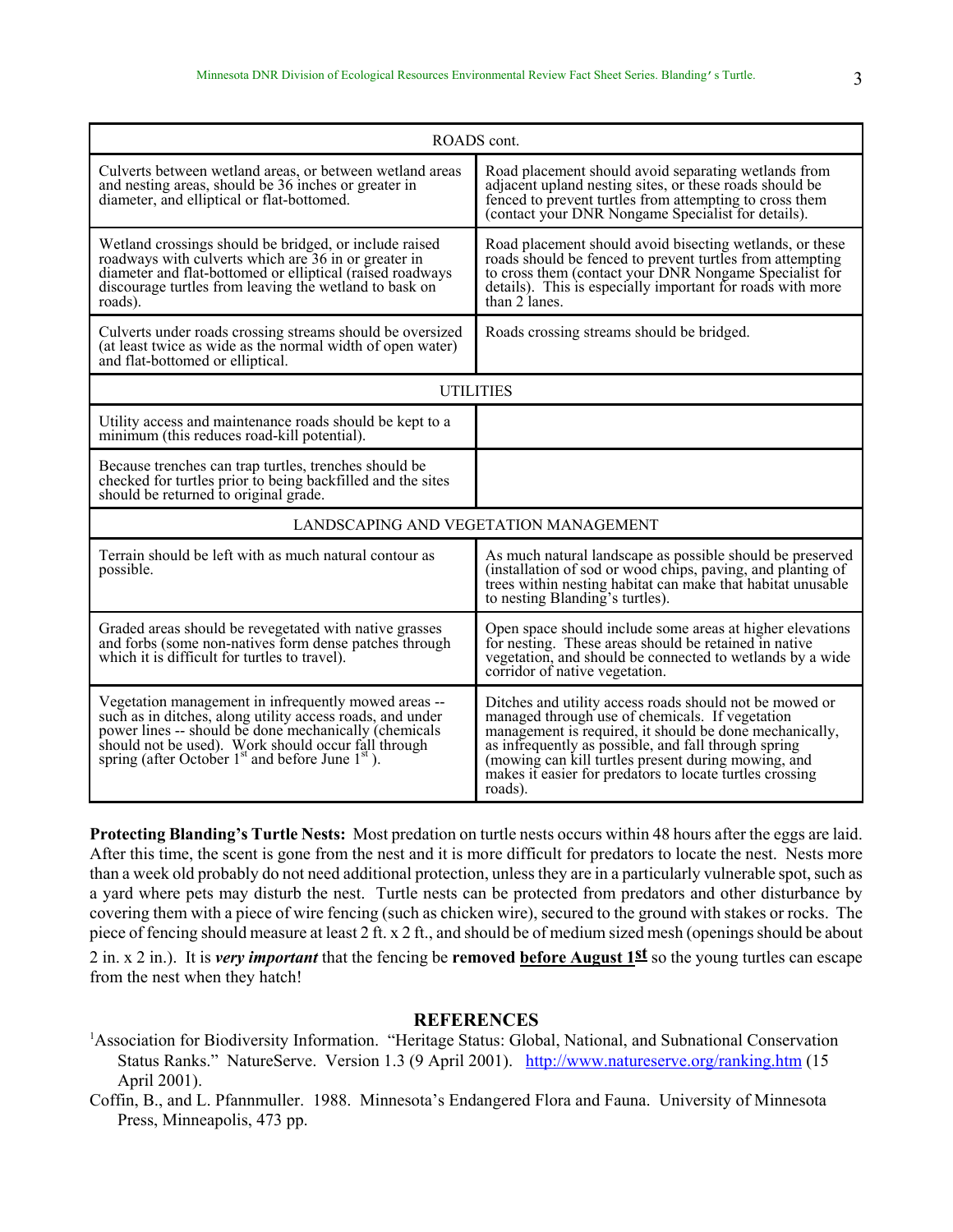#### **REFERENCES (cont.)**

- Moriarty, J. J., and M. Linck. 1994. Suggested guidelines for projects occurring in Blanding's turtle habitat. Unpublished report to the Minnesota DNR. 8 pp.
- Oldfield, B., and J. J. Moriarty. 1994. Amphibians and Reptiles Native to Minnesota. University of Minnesota Press, Minneapolis, 237 pp.
- Sajwaj, T. D., and J. W. Lang. 2000. Thermal ecology of Blanding's turtle in central Minnesota. Chelonian Conservation and Biology 3(4):626-636.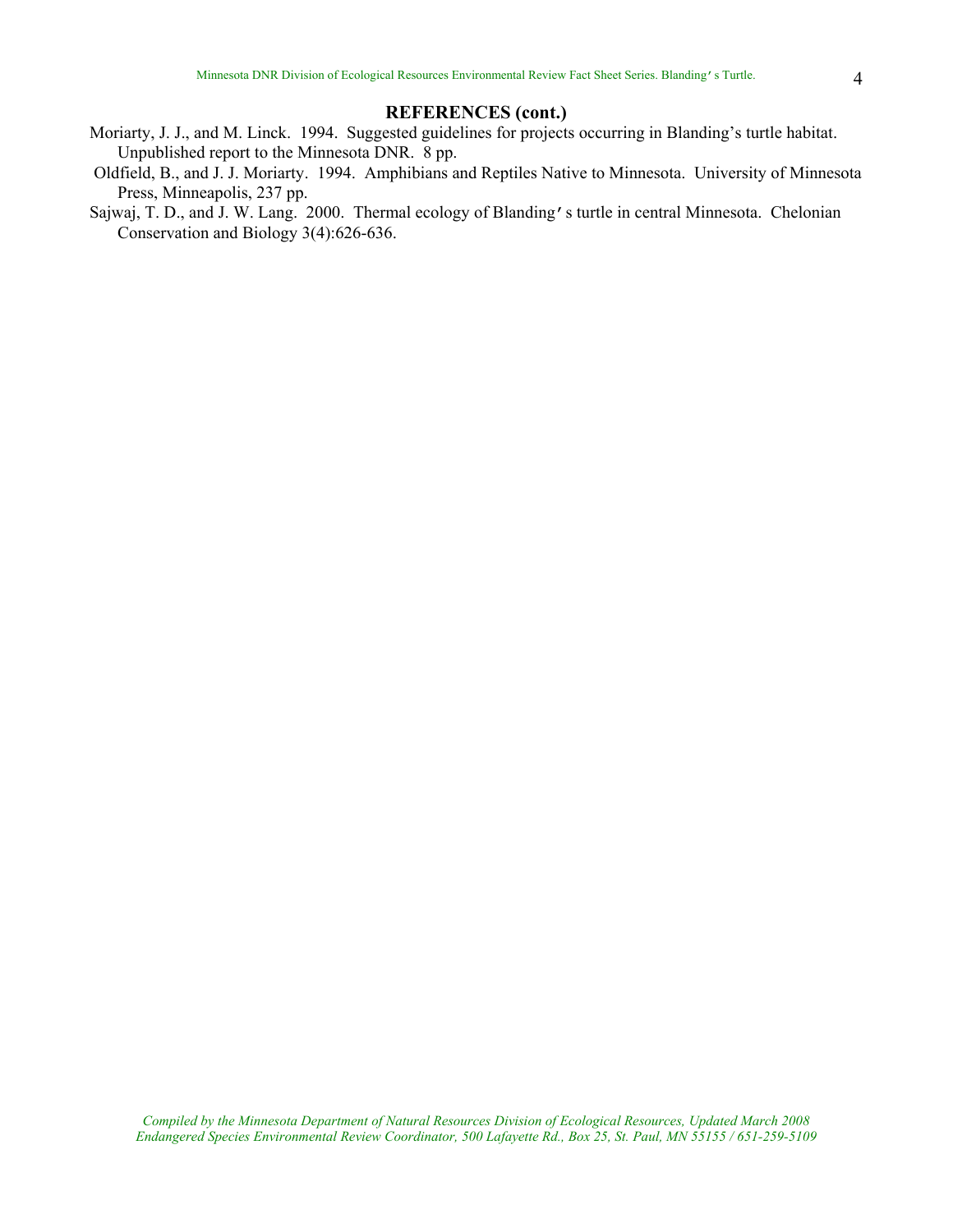# **CAUTION**





# **BLANDING'S TURTLES MAY BE ENCOUNTERED IN THIS AREA**

The unique and rare Blanding's turtle has been found in this area. Blanding's turtles are state-listed as Threatened and are protected under Minnesota Statute 84.095, Protection of Threatened and Endangered Species. Please be careful of turtles on roads and in construction sites. For additional information on turtles, or to report a Blanding's turtle sighting, contact the DNR Nongame Specialist nearest you: Bemidji (218-308-2641); Grand Rapids (218-327-4518); New Ulm (507-359-6033); Rochester (507-280-5070); or St. Paul (651-259-5764).

**DESCRIPTION**: The Blanding's turtle is a medium to large turtle (5 to 10 inches) with a black or dark blue, dome-shaped shell with muted yellow spots and bars. The bottom of the shell is hinged across the front third, enabling the turtle to pull the front edge of the lower shell firmly against the top shell to provide additional protection when threatened. The head, legs, and tail are dark brown or blue-gray with small dots of light brown or yellow. A distinctive field mark is the bright yellow chin and neck.

#### **BLANDING'S TURTLES DO NOT MAKE GOOD PETS IT IS ILLEGAL TO KEEP THIS THREATENED SPECIES IN CAPTIVITY**